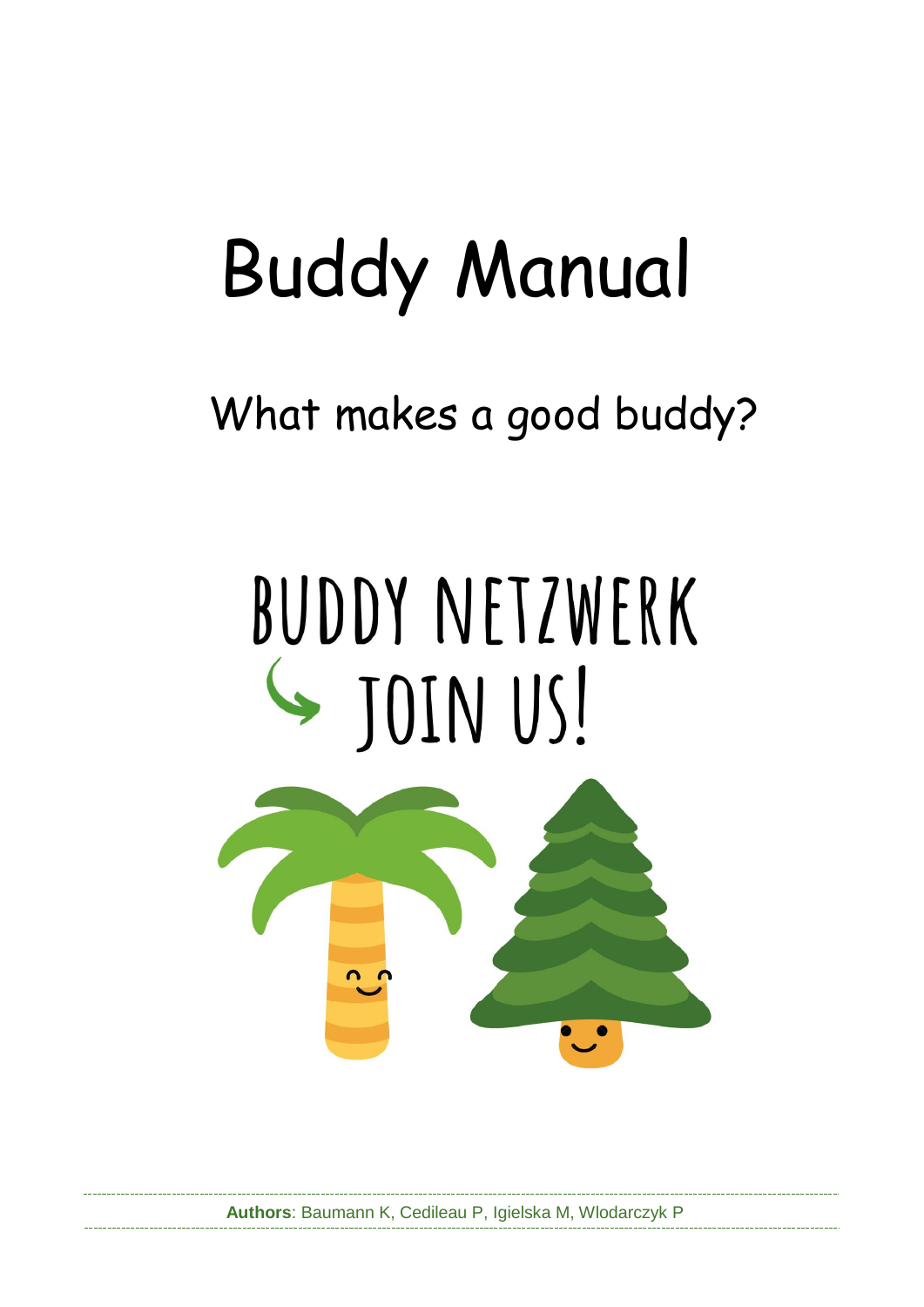#### **Table of Contents**

| 1. |  |
|----|--|
| 2. |  |
|    |  |
| 3. |  |
|    |  |
|    |  |
|    |  |
|    |  |
|    |  |
|    |  |
| 4. |  |
| 5. |  |
| 6. |  |
|    |  |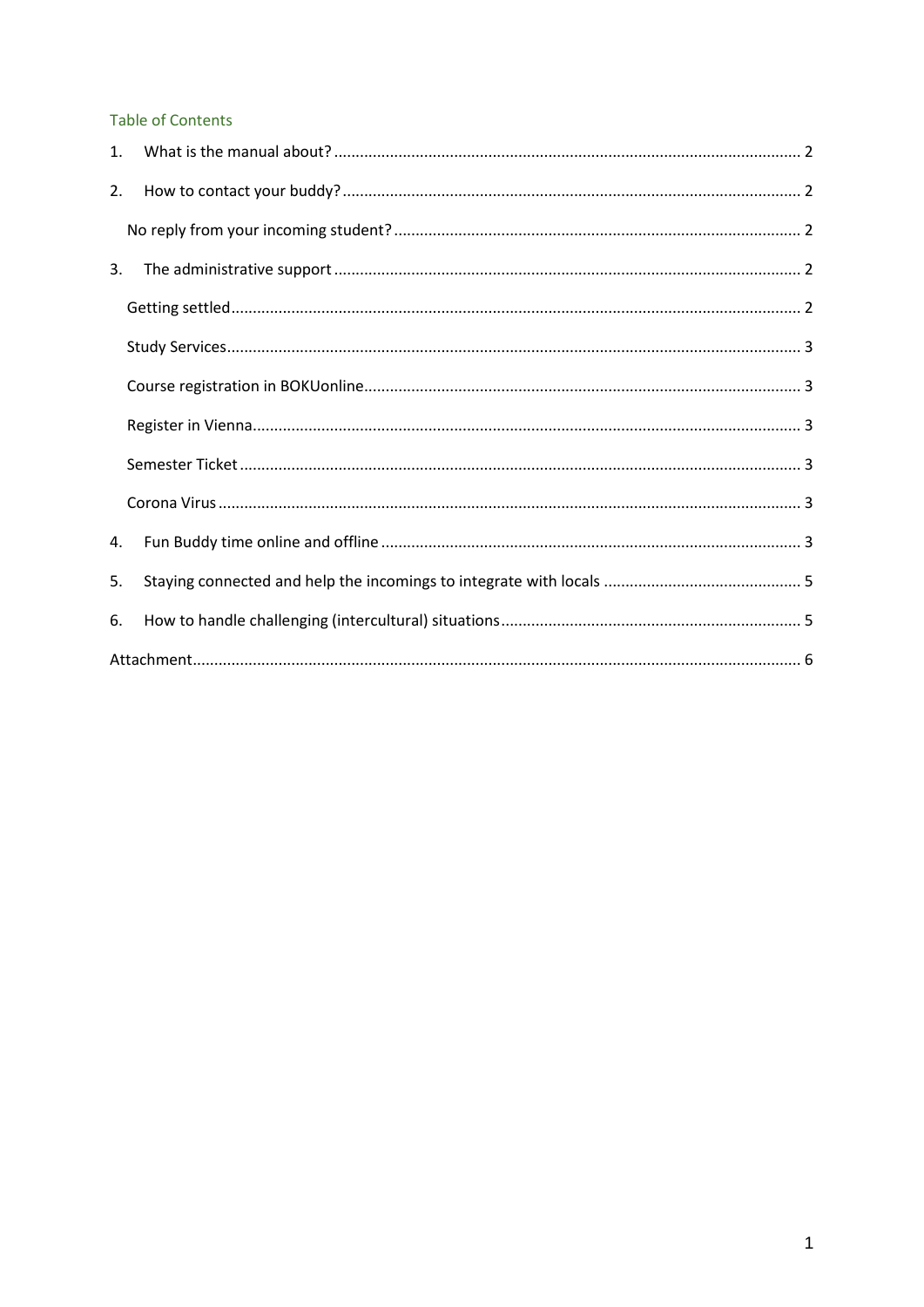# <span id="page-2-0"></span>1. What is the manual about?

You are a buddy and you are not sure what to expect and what makes a good buddy? This buddy manual was developed by a group of buddies and incoming students at BOKU as a student project. It will **answer common questions**, and **guide** you through several important duties as a buddy during the semester.

It will not only give you important administrative hints, but you can also find some interesting **recommendations and ideas** on what to do together with your incoming student in your free time – maybe even create some long-lasting friendships.

In this manual you find recommendations and ideas from first hand – from both incomings and buddies, own experiences, local guides and many hours of brainstorming within our project team.

## <span id="page-2-1"></span>2. How to contact your buddy?



Contact the incoming student **via e-mail** that you will receive together with the **checklist for the arrival for exchange** students.

We highly recommend that you contact them immediately when you get their contact details, but at latest before they arrive to Vienna; introduce yourself and get familiar with each other. Maybe you can exchange other contact details for easier communication (WhatsApp, Facebook, Signal, …).

It would be very helpful and nice to meet the incoming at the airport or train station, in this way you can help them settle in their flat or help with the check-in at the student dormitory. Take the initiative and offer your help to the student. Contact your incoming student at a regular basis, and include her/him into activities.

### <span id="page-2-2"></span>**No reply from your incoming student?**

Make sure that you write another friendly e-mail after a few days in case you don't get any response at the first time. After a couple of weeks with no reply, try to find them on social media platforms, like Facebook or send an Email to **[Buddy@boku.ac.at.](mailto:Buddy@boku.ac.at)**

# <span id="page-2-3"></span>3. The administrative support

Buddies are particularly important for incoming students during the **first weeks of their stay** in Vienna. Before the semester starts, BOKU-IR organizes "Welcome Days" (see [https://short.boku.ac.at/int-in](https://short.boku.ac.at/int-in-welcome-en.html)[welcome-en.html\)](https://short.boku.ac.at/int-in-welcome-en.html) where you as a buddy can join together with your incoming students. This event helps to get involved and connected with other buddies and also other incoming students.

The "**Checklist for the arrival for Exchange Students**" gives an overview about all the administrative tasks the incoming student needs to fulfill after arrival.

## <span id="page-2-4"></span>**Getting settled**



If you want to help your student at the beginning of his/her stay you can show the website [https://www.willhaben.at](https://www.willhaben.at/) where many useful household appliances are available to buy for low prices.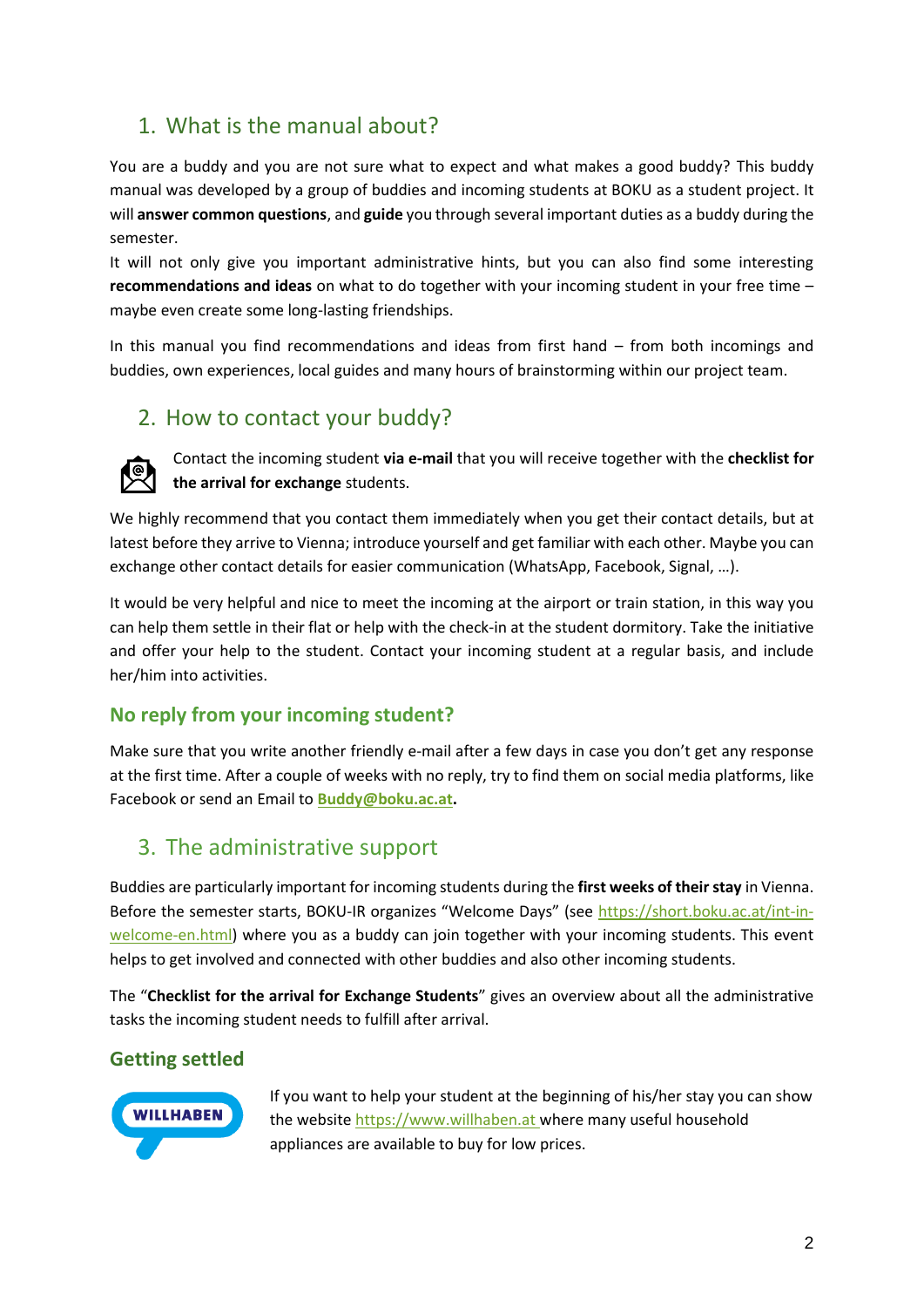#### <span id="page-3-0"></span>**Study Services**

One of the most important tasks of the student is to get his/her BOKUcard and PIN code for BOKUonline at the study services. The incoming student has to pay the student union fee via bank card only. Here, you as a buddy could accompany him/her in case the student has not yet a bank card that works in Austria.

#### <span id="page-3-1"></span>**Course registration in BOKUonline**

# $\left| \left| \right| \right| \left| \right| \left| \right| \left| \right|$  online

Not all incoming students are familiar with the flexibility and the freedom of choosing courses on their own. As a buddy you can support your incoming student with finding and registering to the courses.

Here are some useful links: **[https://short.boku.ac.at/int-in-boku-howtolookforcourses-en.html,](https://short.boku.ac.at/int-in-boku-howtolookforcourses-en.html) [https://short.boku.ac.at/e682v2.](https://short.boku.ac.at/e682v2)**

#### <span id="page-3-2"></span>**Register in Vienna**



The incoming student has to register at the municipal district offices within the first 3 days of his/her stay. Join the incomings to the Magistrat and help filling out the registration form in case of language difficulties

[\(https://www.help.gv.at/Portal.Node/hlpd/public/resources/documents/meldez.pdf\)](https://www.help.gv.at/Portal.Node/hlpd/public/resources/documents/meldez.pdf). More information can be found here[: https://short.boku.ac.at/int-in-vienna-registration-en.html.](https://short.boku.ac.at/int-in-vienna-registration-en.html)

#### <span id="page-3-3"></span>**Semester Ticket**

As a buddy you can help the incomings with the Wiener Linien website or go to one of the ticket shops together [\(https://www.wienerlinien.at/web/wl-en/tickets-for-students\)](https://www.wienerlinien.at/web/wl-en/tickets-for-students). Information on how to get around in Vienna can be found here [: https://short.boku.ac.at/int-in-vienna-getting](https://short.boku.ac.at/int-in-vienna-getting-around-en.html)[around-en.html](https://short.boku.ac.at/int-in-vienna-getting-around-en.html)

#### <span id="page-3-4"></span>**Corona Virus**

Buddies can be helpful when informing about current regulations, helping the incomings to register for a free Corona test and joining them for their first test. Especially during the pandemic with social distancing, being and having a buddy is even more important. The BOKU website is regularly updated with information concerning COVID: [https://short.boku.ac.at/int-in-current.](https://short.boku.ac.at/int-in-current) You can also check the official website of Vienna [https://coronavirus.wien.gv.at/faq-english/.](https://coronavirus.wien.gv.at/faq-english/)

## <span id="page-3-5"></span>4. Fun Buddy time online and offline

What is also crucial during Erasmus exchange is the fact that incoming students and buddies should integrate even if the weather or pandemic situation strongly interfere in this process! Only by integration, both sides can get to know each other, establish relationships and ultimately cooperate to reach the goal – help and spend time in the most pleasant way.

Are you run out of ideas? Don't worry, we will provide you with some ideas on what to do and where to go with your incoming students. In the attachment you will find links and further information. Enjoy!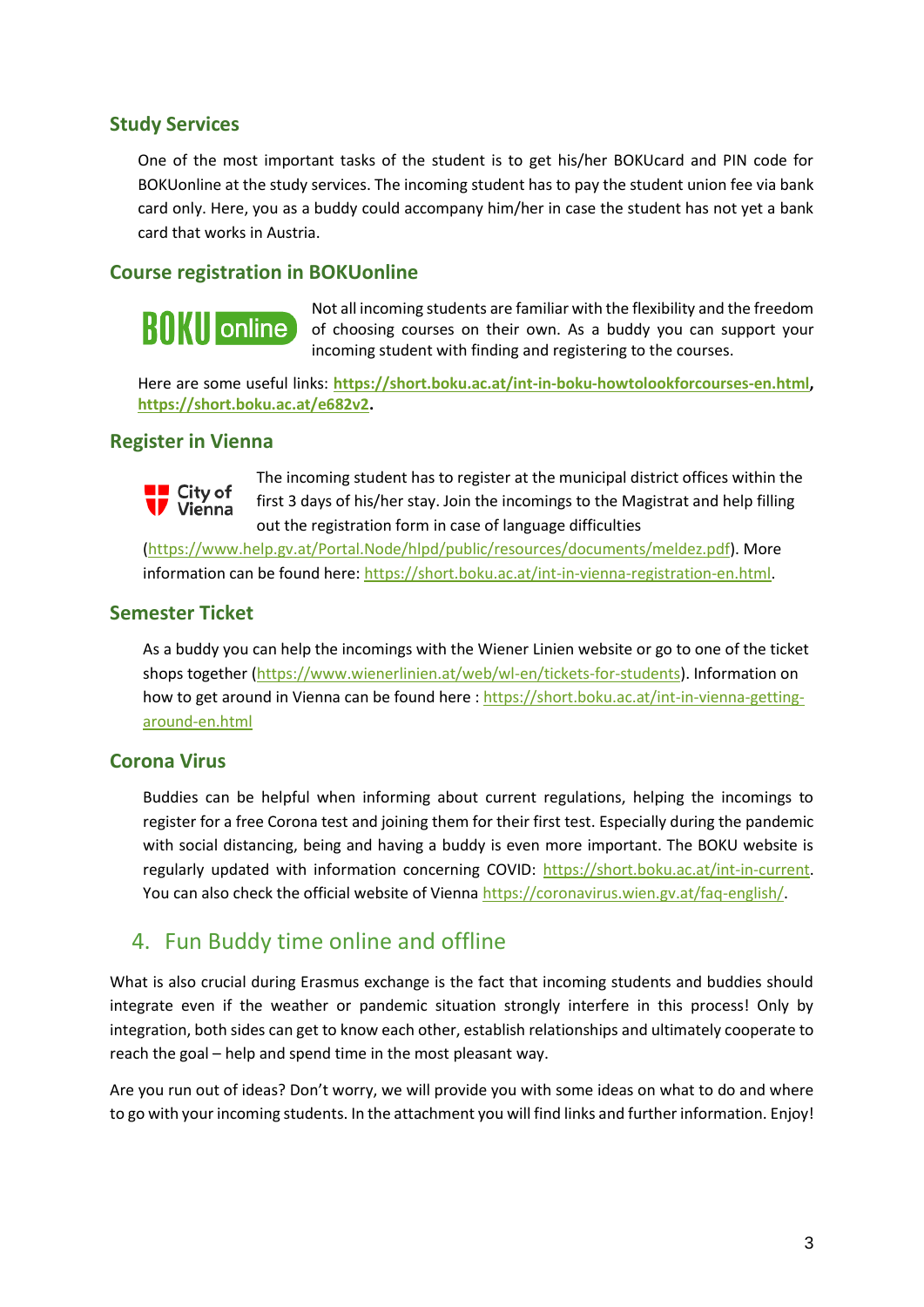

#### **Tour around Vienna and the campus**

Do sightseeing togeter and showthe most popular places, monuments and museums. Additionally, you can show the BOKU university and afterwards you can go to the TÜWI to take away lunch and then eat it in the Türkenschanzpark

https://www.flickr.com/photos/bokuwien/50519307221/



#### **Cooking together**

Invite your incoming and other friends to cook special Austrian food like Schnitzel, and next time you can prepare some traditional dishes from the student's country.

://commons.wikimedia.org/wiki/File:Wiener\_Schnitzel\_vom\_Schwein,\_Schweizerhaus,\_Prater,\_Wien.JPG



#### **Outside activities when the weather is nice**

Have a picnic together – Vienna offers many parks for that! Visiting the markets is also great e.g., Brunnenmarkt, Naschmarkt, Flohmarkt am Naschmarkt, Rochusmarkt. Besides that, you can rent a bike (e.g. Citybike) and ride near Donau canal. Nice weather is always good for hiking and other city traill

https://commons.wikimedia.org/wiki/File:Tuerkenschanzpark\_Wiese.jpg



#### **Bad weather ideas**

Go to museums (e.g., Albertina, Naturhistorisches Museum and so on. It depends on your students and your interests). Moreover, you can discover some cafés or restaurants. Such weather is also good for a game night with your incoming student and friends

https://el.m.wikipedia.org/wiki/%CE%91%CF%81%CF%87%CE%B5%CE%AF%CE%BF:Wien\_- \_Naturhistorisches\_Museum\_(1).JPG



#### **Weekend vibes**

In the evening you can go with a group to a **bar** (for example karaoke bar – this is also good idea when you want to have fun and feel free) or just invite everyone and have a **party** near Donau. Here you can play your favorite music, dance and drink beer!!

If you and your student don't like to party, you can go around the Graben Street and admire Vienna by night – we recommend a spot near the Gutenberg monument.

https://goodnight.at/images/articles/201702/karaoke\_header.gif



#### **Day trips**

Really good idea to establish relationship is to create a 2-3 days **trip outside of Vienna** (e.g. Hallstatt, Salzburg, Linz, Graz, Neusiedler lake). Thanks to it you can spend this time together, make better relations with others and discover new things together.

https://www.google.com/url?sa=i&url=https%3A%2F%2Fwww.safestay.com%2Fde%2Fhow-to-travel-with-only-a-<br>backpack%2F&psig=AOvVaw1AaayfshvEfRg2SOba9RRu&ust=1627642512688000&source=images&cd=vfe&ved=0CAoQjRxqFwoTCPj2nIWPiPICFQAA AAAABAD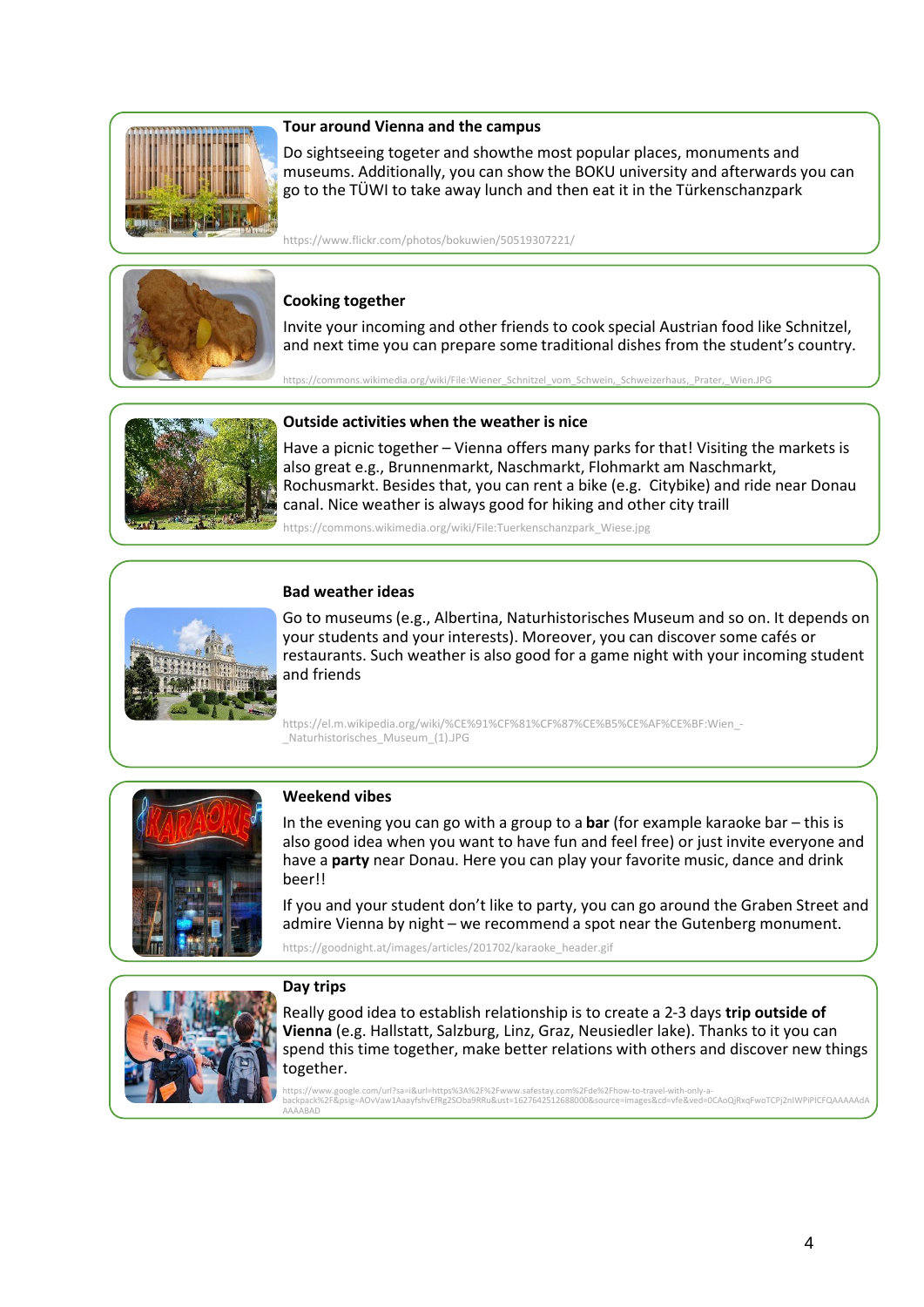# <span id="page-5-0"></span>5. Staying connected and help the incomings to integrate with locals

As a buddy you have to remember that the most important task that you have to do is integrate your incoming student and welcome him/her. Keep in mind to be available for the incoming student during the whole semester not only in the first few weeks. Offer your help and regularly check up on your incoming student.

➔ But remember it's **not necessary to become best friends** with your incomings, if you don't feel the vibe between you and your students, just offer them possibilities to integrate with other locals. For example, you may take them to the parties and introduce them to your friends or to people who have the same hobbies as your incoming.

# <span id="page-5-1"></span>6. How to handle challenging (intercultural) situations

It can happen that you will experience some kind of uncomfortable situations. For example, the incoming student wants to be picked up from the airport at midnight. Here it is very important, to stay friendly and respectful but be honest. If you feel uncomfortable, tell each other. Also make clear that your student can be honest to you too.



**Communication is the key of understanding**. So, talk to each other. Maybe you find some compromises or sometimes you can learn something new without ever thinking about it. For example, your student wants to eat a 'weird' combination of food. It can be delicious, but you have to open your mind and get the courage to try it.

Through talking you also discover a lot of cultural differences. Keep in mind that things that may seem pretty normal and unimportant to you, could be totally new for

others. For example, in Austria, the shops are closed on Sundays and on public holidays, but in other countries they would be open, and your student could have problems due to this. So even **telling the "normal" things could often be a big help**.

Every culture and individuals not only have obvious differences, but also invisible ones. Like the way of communication. It could be that you are talking very directly but your student is more into an indirect way, or he/she makes many excurses when speaking. Or of course other way around. Try to be open for something new and accept it, instead of trying to change it. And here also, talk. If you cannot understand someone, ask him/her and always explain your issues instead of ignoring it and causing conflicts. It could also be that your way of doing something is very challenging in a new environment. Don't be afraid that this can happen, but instead try to **reflect on yourself** and what is the problem, and how to adapt without losing your own identity.

Everyone has different preferences, values, and backgrounds, but we can all learn from each other, and don't forget, that **it should be fun to be a buddy, to meet new people, to explore new things and to carry your new experiences with you. Enjoy your time together!**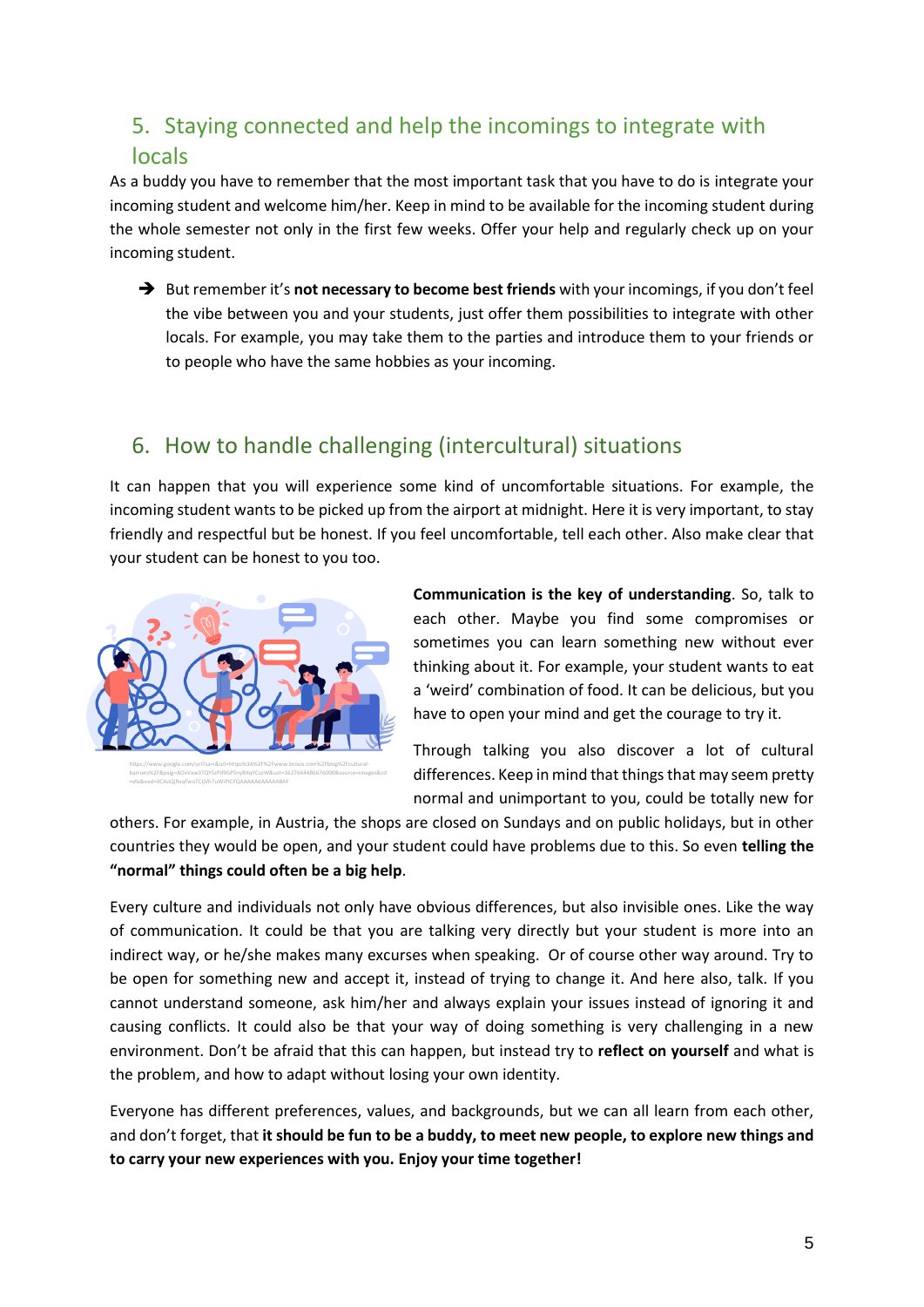# <span id="page-6-0"></span>Attachment

Short list of interesting places and ideas what to do with your new incoming buddy (the list is definitely not complete - please add your own ideas):

#### - **Markets**

- o Naschmarkt <https://www.wien.gv.at/freizeit/einkaufen/maerkte/lebensmittel/naschmarkt/>
	- $\circ$  Liechtensteinmarkt (small local market open every Wednesday 10 $^{\text{00}}$  am 5 $^{\text{00}}$  pm) [https://www.palaisliechtenstein.com/de/news/news-details/143/fesch-markt-deli](https://www.palaisliechtenstein.com/de/news/news-details/143/fesch-markt-deli-edition.html)[edition.html](https://www.palaisliechtenstein.com/de/news/news-details/143/fesch-markt-deli-edition.html)
	- o Moonlight bazaar <https://www.mondscheinbazar.at/mondscheinbazar>
	- o Turkish market
	- o Brunnenmarkt and Yppenplatz [https://www.wien.gv.at/freizeit/einkaufen/maerkte/lebensmittel/brunnenmarkt.ht](https://www.wien.gv.at/freizeit/einkaufen/maerkte/lebensmittel/brunnenmarkt.html) [ml](https://www.wien.gv.at/freizeit/einkaufen/maerkte/lebensmittel/brunnenmarkt.html)
	- o Flohmarkt (fleamarket) <https://www.flohmarkt.at/flohmaerkte/wien>
	- o Rochusmarkt <https://www.wien.gv.at/freizeit/einkaufen/maerkte/lebensmittel/rochusmarkt.html>

#### - **Museum**

- o Albertina, Albertina Modern <https://www.albertina.at/>
- o Optical Museum <http://www.opticalheritagemuseum.com/>
- o Naturhistorisches Museum <https://www.nhm-wien.ac.at/>
- o Belvedere Museum <https://www.belvedere.at/>
- o Haus der Musik <https://www.hausdermusik.com/>
- o Museumsquartier (good to relax outside too) <https://www.mqw.at/en/>
- o Hundertwasser [https://www.kunsthauswien.com/de/ausstellungen/museum](https://www.kunsthauswien.com/de/ausstellungen/museum-hundertwasser/)[hundertwasser/](https://www.kunsthauswien.com/de/ausstellungen/museum-hundertwasser/)

#### - **Online activities**

- o Stammtisch (online event) [https://boku.ac.at/international/themen/international](https://boku.ac.at/international/themen/international-students-coming-to-boku/wie-plane-ich-mein-studium-an-der-boku/student-newsletter/detailansicht/newsitem/48439)[students-coming-to-boku/wie-plane-ich-mein-studium-an-der-boku/student](https://boku.ac.at/international/themen/international-students-coming-to-boku/wie-plane-ich-mein-studium-an-der-boku/student-newsletter/detailansicht/newsitem/48439)[newsletter/detailansicht/newsitem/48439](https://boku.ac.at/international/themen/international-students-coming-to-boku/wie-plane-ich-mein-studium-an-der-boku/student-newsletter/detailansicht/newsitem/48439)
- o Online treasure hunts <https://brainchase.com/the-treasure-hunt/>
- o Chat online
- o Learn German together (or other languages)
- o Game example: Draw a story and people have to guess online
- o Online Boardgames (Catan Universe) [https://www.catan.com/game/catan](https://www.catan.com/game/catan-universe)[universe#](https://www.catan.com/game/catan-universe)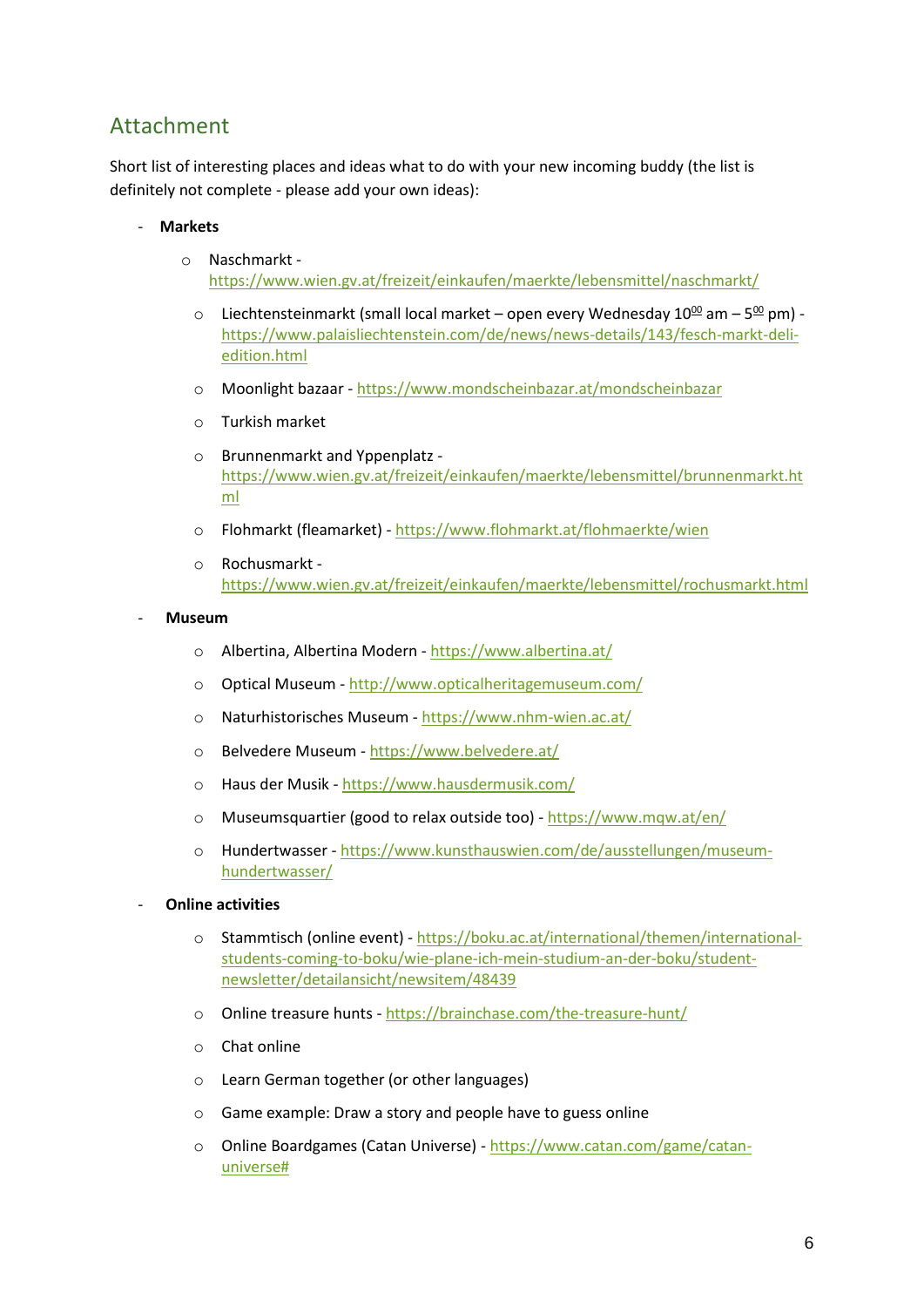#### - **Local cuisine, café, confectionary**

- o Cafe Demel (try traditional Kaiserschmarrn) <https://www.demel.com/de>
- o Fenster Café (coffee in cone) [https://www.diefruehstueckerinnen.at/wien/fenster](https://www.diefruehstueckerinnen.at/wien/fenster-cafe/)[cafe/](https://www.diefruehstueckerinnen.at/wien/fenster-cafe/)
- o Buchteln; Germknödel; Zuckerreinkerln, Wiener Apfelstrudel
- o Schweinsbraten; Tafelspitz; Kärntner Kasnudeln; Käsespätzle; Kartoffelsalat
- o Try the best Wiener Schnitzel in town at Figlmüller <https://figlmueller.at/>
- o Hotel Sacher (try the original Sachertorte) [https://www.sacher.com/en/original](https://www.sacher.com/en/original-sacher-torte/)[sacher-torte/](https://www.sacher.com/en/original-sacher-torte/)
- o Café Aida (the pink one) <https://aida.at/>
- o Café Jelinek (try the homemade Guglhupf) <http://cafejelinek.steman.at/>
- o Café Hawelka <https://hawelka.at/>
- o Café Central <https://www.cafecentral.wien/en/>
- o Get the best Ice at: Eis Greissler, Veganista (only Vegan ice), Tichy, Zanoni
- o Eat Sacherwürstel, or "A eitrige" (Cheese stuffed sausage) at a Würstelstand

#### - **Interesting places**

- $\circ$  Graben (main, luxurious and stylish street with many shops) [https://www.city](https://www.city-walks.info/Wien/Graben.html)[walks.info/Wien/Graben.html](https://www.city-walks.info/Wien/Graben.html)
- o Schloss Schönbrunn and garden around it <https://www.schoenbrunn.at/>
- o Rathaus der Stadt Wien <https://www.geschichtewiki.wien.gv.at/Rathaus>
- o Schloss Belvedere with garden <https://www.belvedere.at/>
- o Stephansdom (St. Stephen's Cathedral) <https://www.stephanskirche.at/>
- o Hofburg (Palace) [https://www.wien.info/de/sightseeing/sehenswuerdigkeiten/imperiales/hofburg](https://www.wien.info/de/sightseeing/sehenswuerdigkeiten/imperiales/hofburg-wien)[wien](https://www.wien.info/de/sightseeing/sehenswuerdigkeiten/imperiales/hofburg-wien)

#### - **Bars, restaurants**

- o Find tea (the best bubble tea in Vienna) [https://www.instagram.com/findtea\\_vienna/](https://www.instagram.com/findtea_vienna/)
- o Heuriger (wine sellers)
- o Glacis Beisl https://glacisbeisl.at/
- o Schweizer Haus <https://schweizerhaus.at/>
- **Outdoor activities**
	- o Citybike (very convenient and cheap way to see the city): <https://www.citybikewien.at/en/>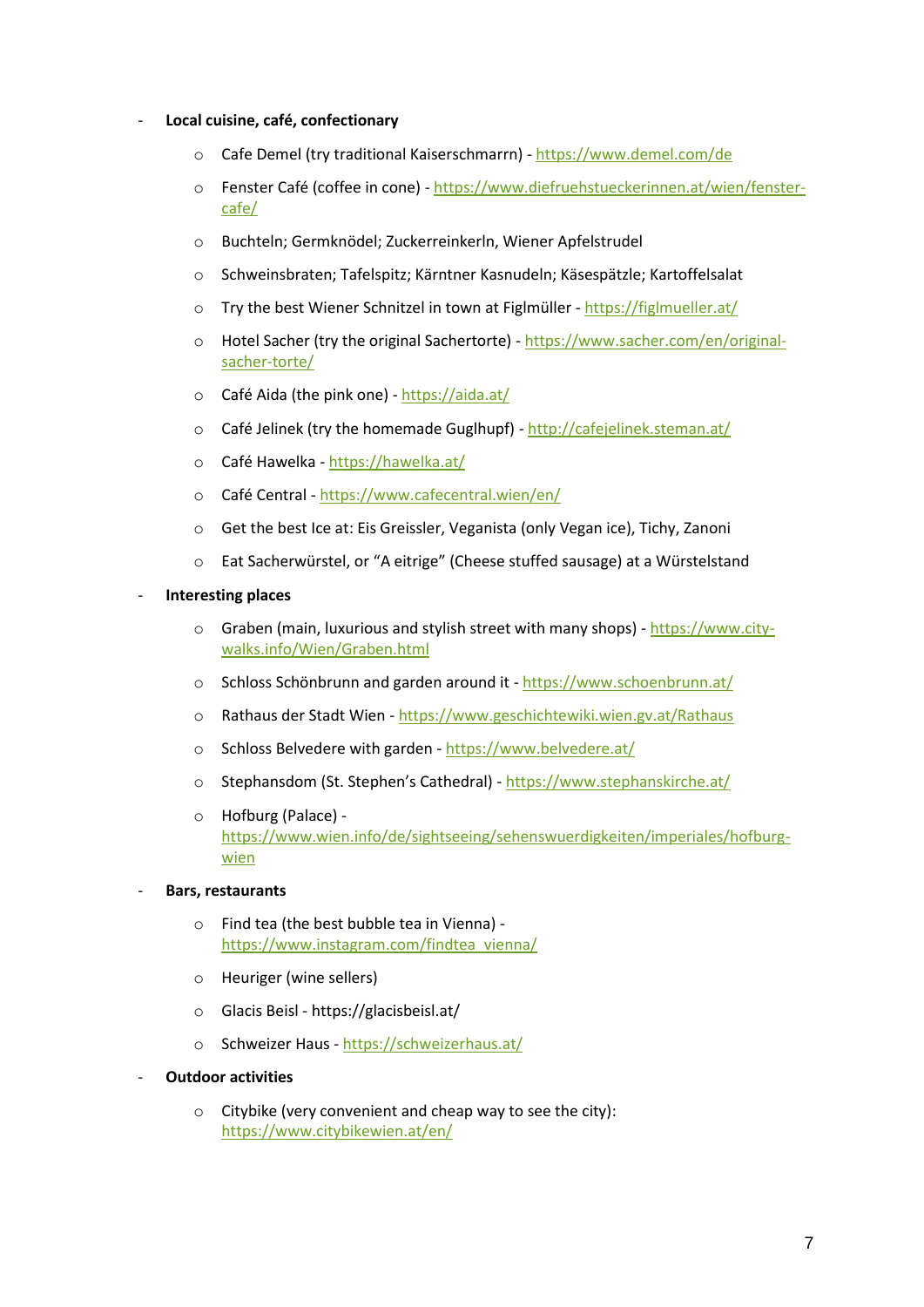- o Hiking near Vienna: Kahlenberg and Leopoldberg (wonderful view on entire Vienna) [here is the link to several hiking paths: [https://www.wien.gv.at/english/leisure/hiking/paths.html\]](https://www.wien.gv.at/english/leisure/hiking/paths.html)
- o Ice skating in front of Rathaus (Wiener Eistraum) <https://www.wienereistraum.com/>
- o Picnic, beach volleyball on Donauinsel
- o Board games, playing cards
- o Swimming in old Danube
- o Eating together
- o Look for some cool Street art and drink something at the Donaukanal
- o Nature around Vienna[: https://boku.ac.at/international/themen/international](https://boku.ac.at/international/themen/international-students-coming-to-boku/wie-plane-ich-mein-studium-an-der-boku/student-newsletter/detailansicht/newsitem/62748)[students-coming-to-boku/wie-plane-ich-mein-studium-an-der-boku/student](https://boku.ac.at/international/themen/international-students-coming-to-boku/wie-plane-ich-mein-studium-an-der-boku/student-newsletter/detailansicht/newsitem/62748)[newsletter/detailansicht/newsitem/62748](https://boku.ac.at/international/themen/international-students-coming-to-boku/wie-plane-ich-mein-studium-an-der-boku/student-newsletter/detailansicht/newsitem/62748)

#### - **Parks**

- o Türkenschanzpark <https://www.wien.gv.at/umwelt/parks/anlagen/tuerkenschanzpark.html>
- o Setagaya park (small but worth seeing Japan garden) <https://www.wien.gv.at/umwelt/parks/anlagen/setagayapark.html>
- o Stadtpark <https://www.wien.gv.at/umwelt/parks/anlagen/stadtpark.html>
- o Burggarten <https://www.bundesgaerten.at/hofburggaerten/Burggarten.html>
- o Perchtoldsdorfer Heide (nature reserve) <https://perchtoldsdorfer-heide.at/>
- o Lainzer Tiergarten <https://www.lainzer-tiergarten.at/>

#### - **Shops**

- o MixMarkt <https://www.mixmarkt.eu/de/austria/maerkte/7068/>
- o Bedronka (Polish shop)
- o PENNY Markt (the cheapest)
- o Wien Mitte (shopping center) <https://wienmitte-themall.at/en/home-2/>

#### - **Others**

- o Grinzing district (touristic place which is famous for many local wineries and atmospheric streets) - <https://www.grinzland.com/top-attractions>
- o Steinbruch-See
- o Neusiedler See
- $\circ$  Baden (a town 20 min from Vienna by train) town sightseeing and hiking with a castle Burgruine Rauhenstein at the end - <https://www.tourismus.baden.at/>
- o Prater amusement park <https://www.praterwien.com/startseite/>
- o Hallstatt (wonderful town by the Hallstätter See)